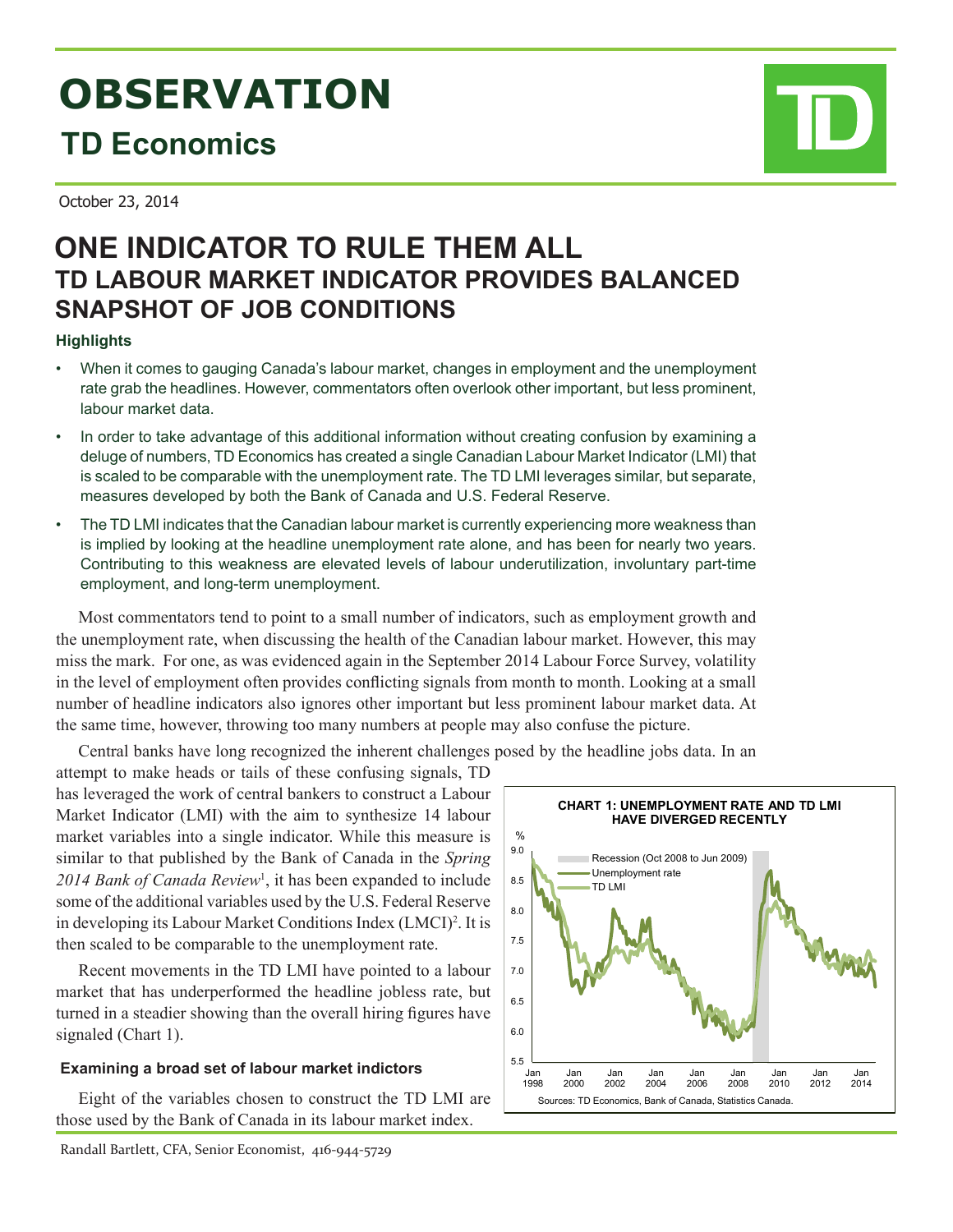

#### *Variables positively correlated with the TD LMI*

- o *Unemployment rate* Among the better known labour market indicators, the unemployment rate is the number of unemployed Canadians that are actively looking for work as a share of the labour force (Chart 2). From January 2013 to September 2014, the unemployment rate has remained broadly unchanged at round 7%.
- o *Labour underutilization rate*  The labour underutilization rate (the so-called 'R8') includes the official unemployment rate as well as discouraged searchers, those waiting to return to work, and a portion of involuntary part-timers (Chart 2). Therefore, it provides a broader glimpse at the state of the labour market than the unemployment rate alone. Much like the unemployment rate, the labour underutilization rate has remained elevated since the recession, hovering around 10% from January 2013 to September 2014.
- o *Long-term unemployment* Similar to the Bank of Canada, we use the share of long-term unemployed (Canadians unemployed for 27 weeks or more) in total unemployed. As is clear from Chart 2, the share of longterm unemployed in Canada has remained high since the recession and been broadly unchanged from late-2009 through September 2014 at around 20%.
- o *Separation rate* The separation rate is the proportion of total employed last month that became unemployed within the past 4 weeks, including those that have left their positions voluntarily or otherwise. The separation rate has fallen by about one-third from its recessionary peak, to reach about 2.5% in September 2014. This means that about 2.5% of those employed last month became



unemployed in the past four weeks.

#### *Variables negatively correlated with the TD LMI*

- o *Job-finding rate* Essentially the opposite of the separation rate, the job-finding rate is the proportion of total unemployed workers last month who became employed in the past four weeks. The job-finding rate has risen to about 35% in September 2014 from around 30% during the recession, although the current level is down from the pre-recession peak of around 42%. The current job-finding rate means that 35% of those unemployed last month became employed in the previous four weeks.
- o *Participation rate of prime-aged workers* For the purpose of this report, we defined the participation rate as the share of Canadians aged 25 to 54 that are working or unemployed but actively looking for work in that same population. The participation rate provides an indication of the level of labour force attachment among Canadians, where increases are considered to indicate an improving labour market. This age group, in particular, includes those most likely to be active in the labour force, with a participation rate of over 85% in September 2014, albeit down from over 87% a couple of years before.
- o *Growth in average weekly hours worked*  While the above indicators give us an idea of Canadians active involvement in the labour force, average weekly hours worked provides an indication of the intensity of the work being done. Growth in average weekly hours worked is therefore used in the TD LMI. On a seasonally-adjusted basis, average weekly hours worked have been falling over time, and have averaged just below 34 hours a week so far in 2014.
- o *Wage growth* Finally, wage growth is an important indicator of labour market tightness. This is because, when labour demand outstrips supply, one would expect wages to rise more quickly as companies compete for workers with the skills they need. Wages would be expected to rise more slowly in the opposite situation. In September 2014, average hourly wage growth was 2.1% y/y, roughly equivalent to total CPI inflation.

#### **Expanding on the Bank of Canada's work**

While the indicators provided by the Bank of Canada are useful, the list is not exhaustive. A newly-unveiled index on U.S. labour market conditions that was developed by the Federal Reserve includes a number of additional variables. Leveraging this analysis, we have elected to add six addi-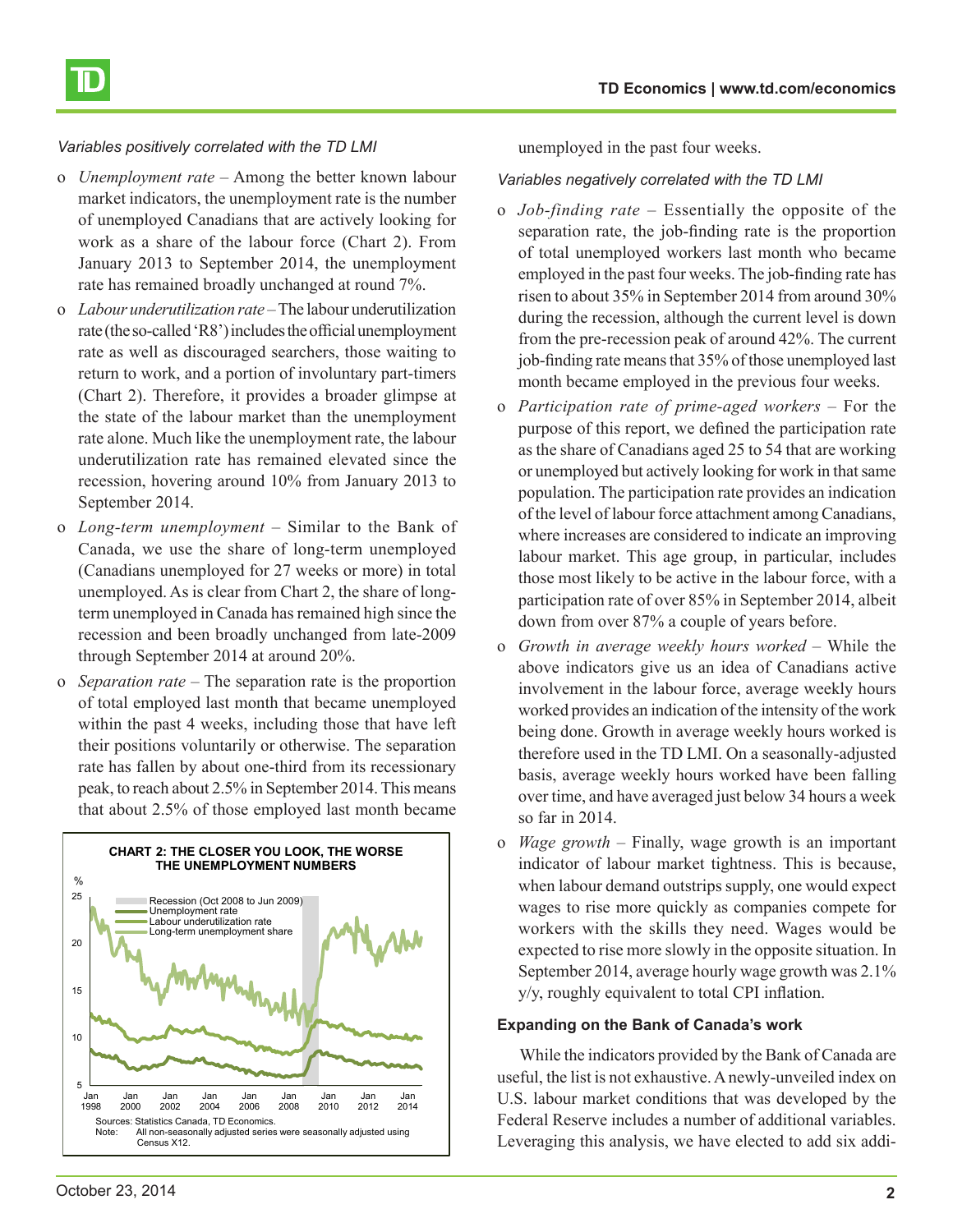

tional labour market variables to our TD LMI for Canada.

#### *Variables positively correlated with the TD LMI*

- o *Involuntary part-time employed*  In the TD LMI, we capture the evolution of involuntary part-time employment by including it as a share of the labour force (Chart 3). In September 2014, about 20% of Canadians that work part-time that would prefer not to, a share that has remained broadly unchanged for nearly two decades. That said, when the economy is struggling, the share of part-time employed in the labour force rises, particularly for those working part-time that would prefer not to be.
- o *Self-employment*  Self-employment (measured here as a share of the labour force), while a preferred employment choice for many, is well known to increase during periods of economic stress. For instance, self-employment peaked at 14.9% of the labour force in October 2009, following a dramatic rise during the 2008-09 recession. Since then, the most notable increases have occurred since the beginning of 2013, although the share of the labour force remained at a more subdued 14.0% in September 2014. As such, we have chosen to use selfemployed Canadians in the TD LMI.
- o *Benefits-to-unemployed ratio*  When the economy enters recession, unemployment often increases. At the same time, the number of Canadians receiving Employment Insurance (EI) benefits also increases, often at a faster rate, as recently unemployed are more likely to qualify for benefits. However, if a recipient of EI benefits remains unemployed for an extended period of time, those benefits may be exhausted. As a result, the

benefits-to-unemployed ratio tends to fall as the economy recovers, reaching a near historic low of around 37% in September 2014. As such, we have selected the benefitsto-unemployed ratio, defined as the ratio of Canadians receiving regular EI benefits to total unemployment, as an input into the TD LMI (Chart 4).

#### *Variables negatively correlated with the TD LMI*

- o *Private payroll employment*  During good times, privatesector employment (measured here as a share of the labour force) should be leading employment growth, as was the case coming out of the 2008-09 recession. As such, we would assume that private payroll employment would be a good indicator of the state of the Canadian labour market. That said, at 60.1% in September 2014, private-sector employees as a share of the labour force remains well below the pre-recession peak of 61.7% reached in October 2006 and has remained broadly unchanged since September 2013. This suggests some weakness in private-sector hiring has persisted following its initial strength in the early part of the recovery.
- o *Government payroll employment* Much like the self-employed, the share of government employees in the labour force tends to rise during periods of labour market weakness. However, unlike self-employment, this is because the public sector is less likely to reduce its workforce and may indeed even expand its workforce during this period along with increased government spending. This pattern is clear from the data, as the share of government employees in the labour force rose from 18.4% to 19.2% from early-2009 to early-2011, and has remained broadly unchanged since.

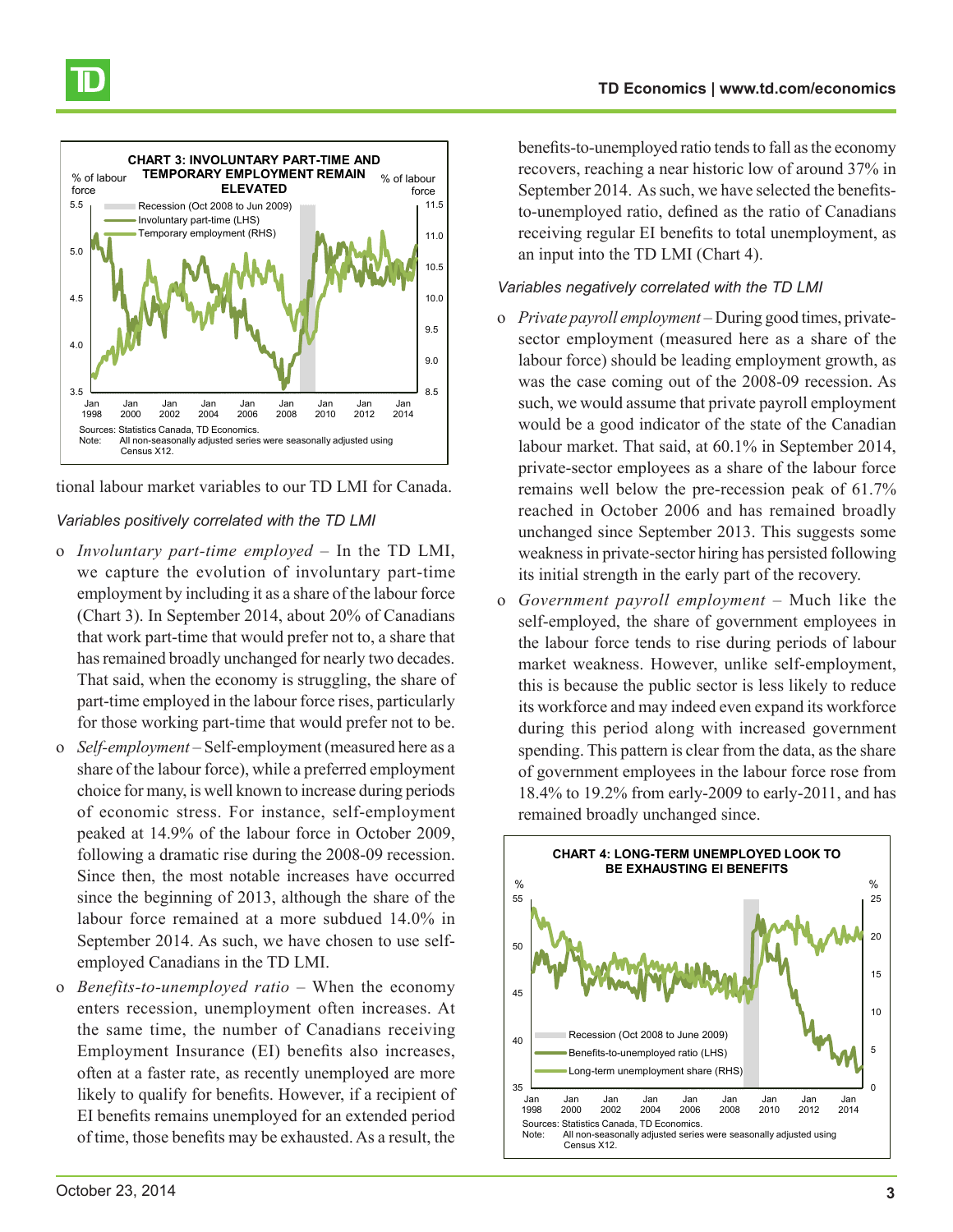o *Temporary workers* – Much like Canadians that work part time, there are many Canadians that are employed on a temporary basis (measured here as a share of the labour force) that would prefer to have a permanent position. However, unlike self-employment, temporary employment tends to follow movements in the broader economy, increasing when the economy is doing well and falling otherwise. According to this measure, Canadians employed on a temporary basis have increased to 10.5% of the labour force, on average, from July 2009 to September 2014, as compared to 10.1% over a similar period prior to the recession (Chart 3). However, both of these levels are more elevated than the recessionary trough of 9.3% reached in March 2009.

#### **The LMI points to labour market weakness**

Over history, the TD LMI has tracked the headline unemployment rate closely. The TD LMI has tended to be less volatile than the unemployment rate, posting less pronounced improvement during good times and the converse during bad times. That said, beginning in early 2013, the TD LMI began to diverge from the unemployment rate. Specifically, the TD LMI has been gradually trending up to 7.2% in September 2014 while the official unemployment rate has edged down, reaching a low of 6.8% in the same month. The TD LMI therefore suggests that labour market conditions worsened slightly over the past two years, while the unemployment rate has suggested that they had improved. The resulting spread between these two measures is currently the widest it has been since the 2008-09 recession (Chart 5).

To explain this divergence, Chart 6 illustrates the correlation between the TD LMI with each of the 14 variables





used to construct it. Specifically, it is those variables that are most highly correlated with the TD LMI that have generally shown the most weakness since the beginning of 2013. These include the long-term unemployment, labour underutilization rate, and involuntary part-time employment, all of which have either increased or remained essentially unchanged over the past two years. Meanwhile, labour market variables that are positively correlated with the TD LMI, such as temporary employment and the prime-aged participation rate, have either weakened or remained unchanged since early-2013. In contrast, the slightly higher job-finding rate and much lower benefits-to-unemployed ratio recently have put downward pressure on the TD LMI.

#### **Bottom line**

A single labour market indicator, based on the work of the Bank of Canada and U.S. Federal Reserve, introduces another important tool in evaluating the state of the Canadian labour market. As such, the TD LMI clearly indicates that the Canadian labour market is underperforming relative to the official unemployment rate, a view supported by a broad set of labour market indicators. This finding supports the Bank of Canada's view that significant slack in the Canadian labour market persists, and adds further weight to its continued accommodative policy stance. Going forward, we plan to continue publishing the TD LMI as needed, in order to provide additional context around our labour market analysis.

> *Randall Bartlett, CFA, Senior Economist 416-944-5729*